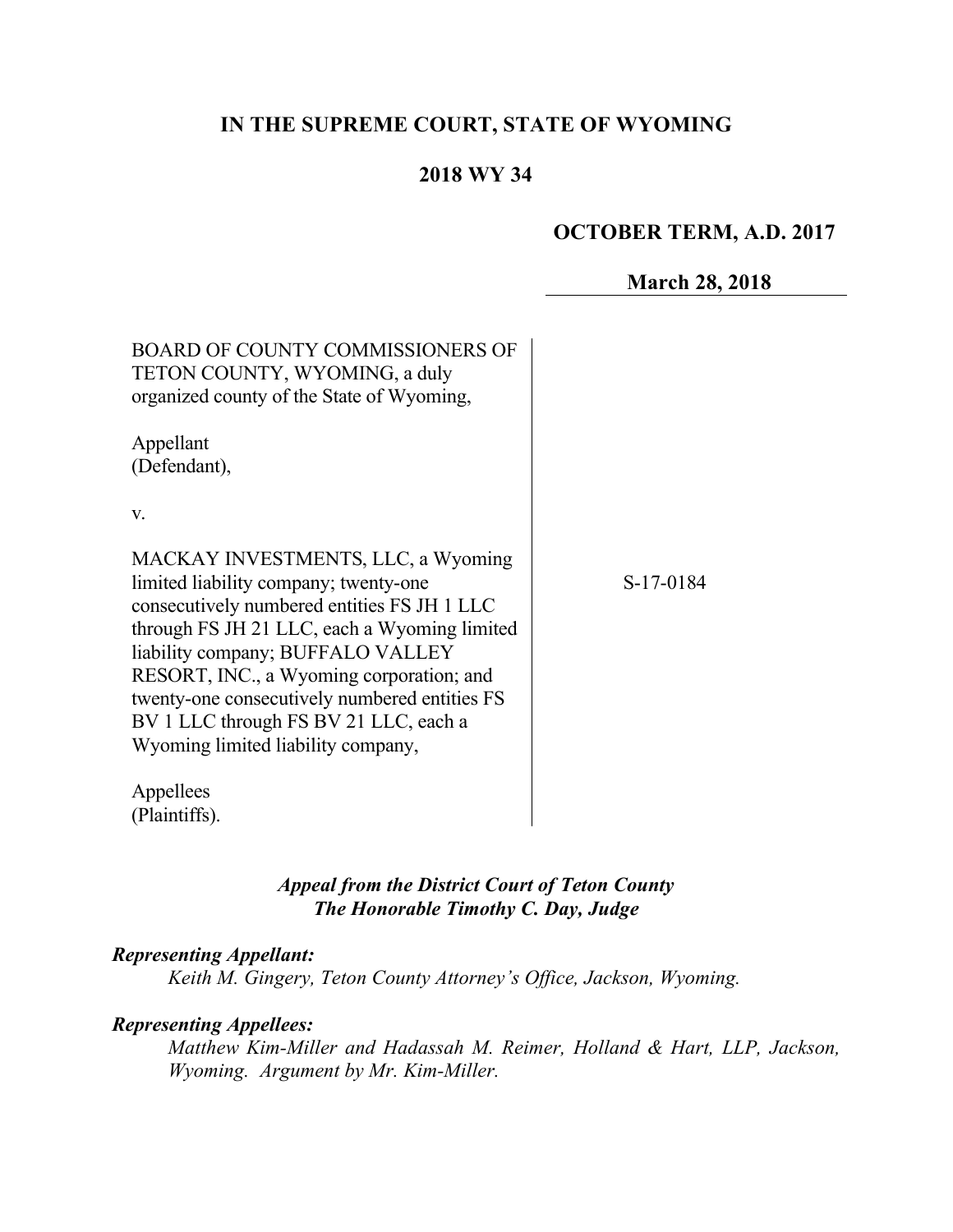*Before BURKE, C.J., and HILL\*, DAVIS, FOX, and KAUTZ, JJ.*

*\* Justice Hill retired from judicial office effective February 17, 2018, and, pursuant to Article 5, § 5 of the Wyoming Constitution and Wyo. Stat. Ann. § 5-1-106(f) (LexisNexis 2017), he was reassigned to act on this matter on February 20, 2018.*

**NOTICE: This opinion is subject to formal revision before publication in Pacific Reporter Third. Readers are requested to notify the Clerk of the Supreme Court, Supreme Court Building, Cheyenne, Wyoming 82002, of any typographical or other formal errors so that correction may be made before final publication in the permanent volume.**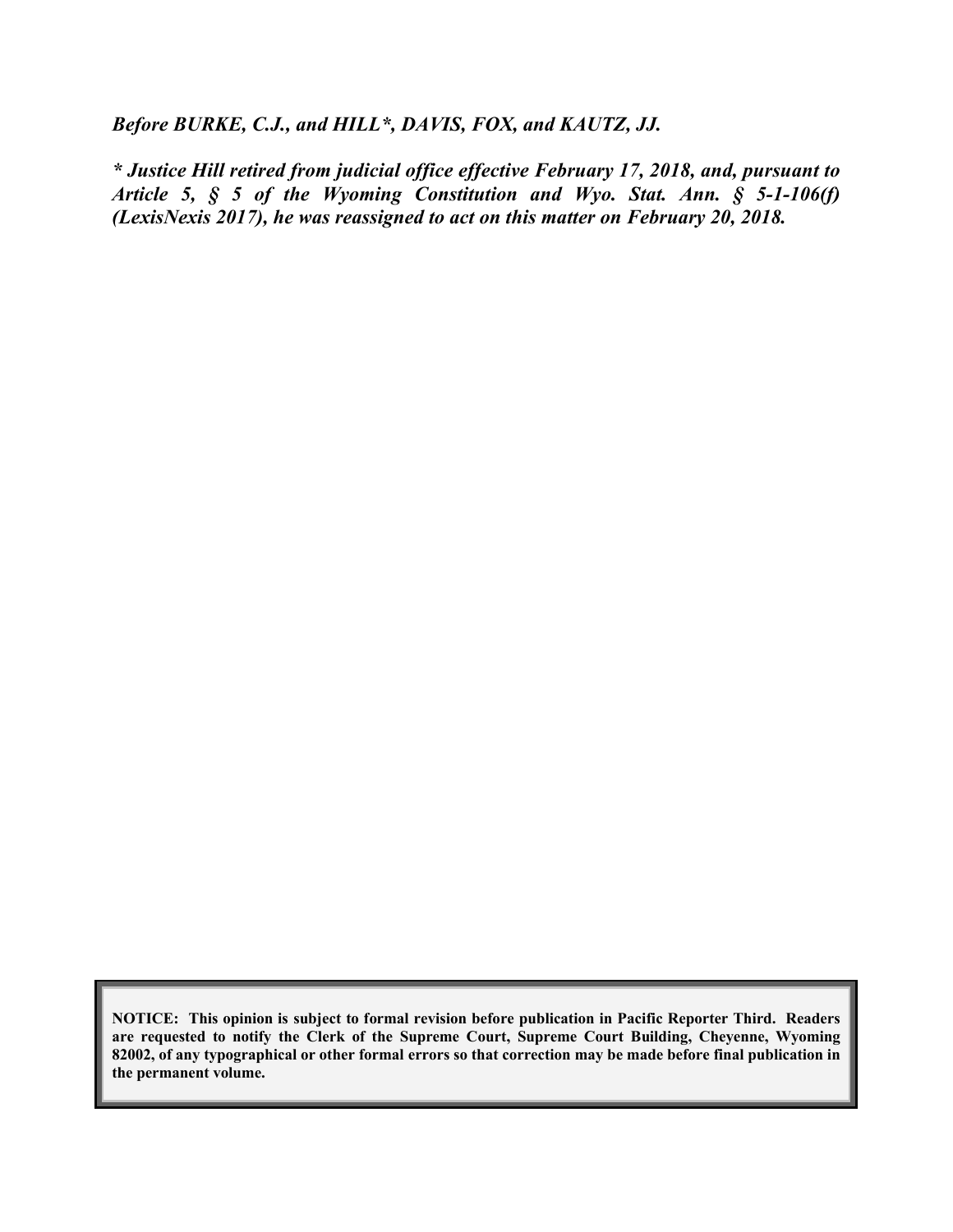#### **BURKE, Chief Justice.**

[¶1] Mackay Investments, LLC, filed a declaratory judgment against the Board of County Commissioners of Teton County, Wyoming, challenging the Teton County Land Development Regulation prohibiting fractional ownership of campgrounds. The district court granted summary judgment in Mackay's favor, ruling that the regulation was unenforceable because it was beyond the County's zoning authority. The Board appealed. We affirm.

### *ISSUE*

[¶2] Does the Teton County Land Development Regulation prohibiting fractional ownership of campgrounds exceed the County's zoning authority?

### *FACTS*

[¶3] The pertinent facts in this case are undisputed. Mackay owned and operated two campgrounds in Teton County, JH Fireside Resort and Buffalo Valley Fireside Resort. Long-term camping is prohibited at both campgrounds. Pursuant to a settlement agreement between Mackay and Teton County,<sup>1</sup> "no person shall stay at the [JH Fireside Resort] for a period of longer than twenty-nine (29) consecutive days in any sixty (60) day period." Under the terms of a conditional use permit for Buffalo Valley,<sup>2</sup> the length of stay there is limited to "less than 30 days in any 90 day period." These limitations are generally consistent with Teton County Land Development Regulation § 6.1.5.D.2.d, which limits campsite occupancy to "less than 31 days in any 90-day period."

[¶4] In 2015, Mackay transferred undivided tenant in common fee ownership interests in JH Fireside Resort to twenty-one separate entities (FS JH 1 LLC through FS JH 21 LLC). Mackay retained an undivided tenant in common fee ownership interest in the campground. As a result, the JH Fireside Resort is now owned by twenty-two separate entities, each as a tenant in common with an undivided interest in the whole. After a similar transaction, Buffalo Valley Fireside Resort is also owned by twenty-two separate entities (Mackay and FS BV 1 LLC through FS BV 21 LLC) as undivided tenants in common.

 $1$  This settlement agreement was entered into in 2012 to resolve a dispute between Mackay and the County concerning what permits or other authorities Mackay was required to obtain in order to continue using the JH Fireside Resort as a campground.

 $2$  The County issued the conditional use permit to Mackay in 2013 in response to Mackay's application to increase the number of recreational park trailers located at the campground.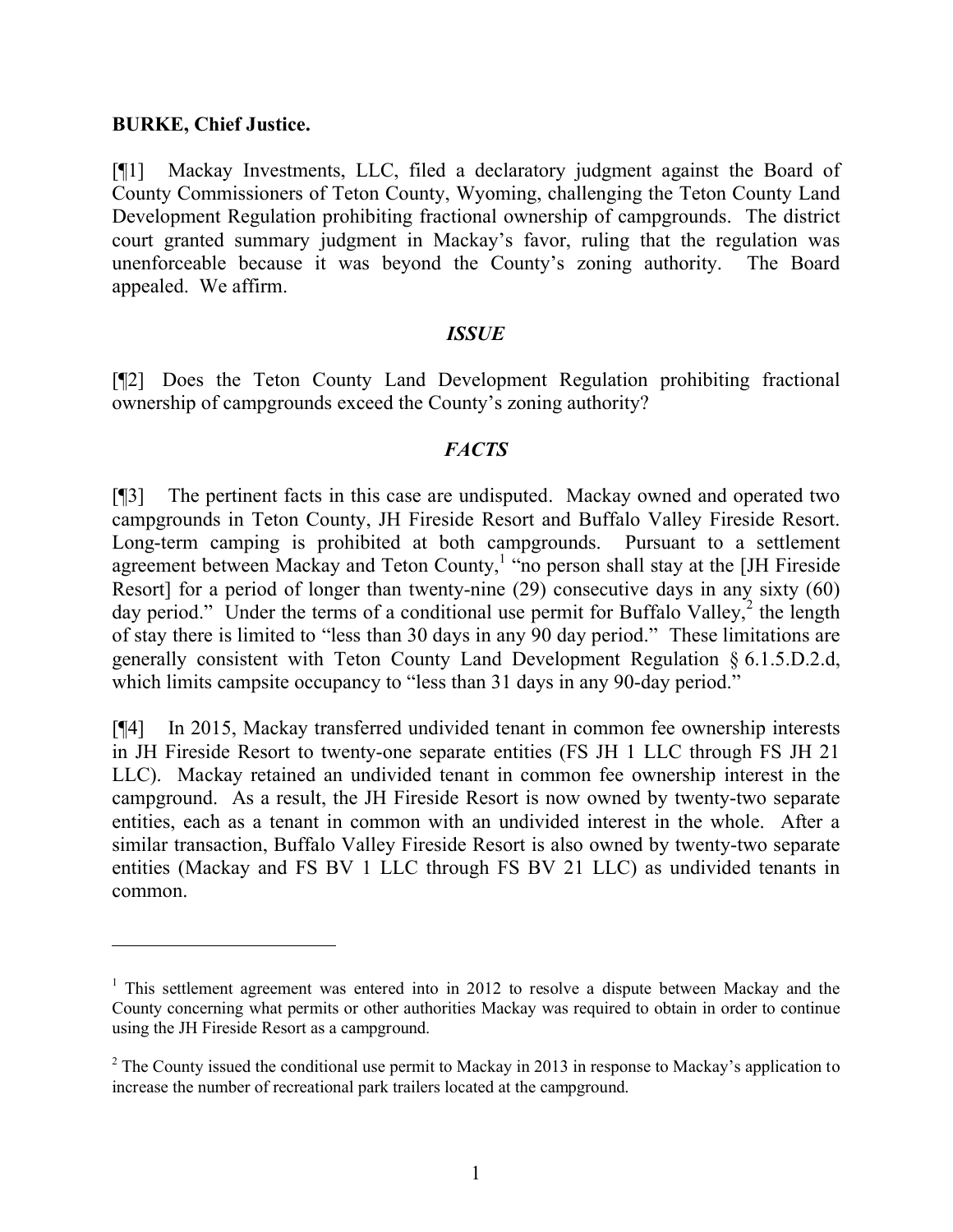[¶5] All campground owners are subject to Tenancy in Common Agreements, which assign each tenant in common access to several campsites. Each owner may choose to camp at one of its assigned campsites and rent out the rest. In the alternative, an owner may choose not to use any of its assigned spaces, and instead collect rental income for all of the spaces from other campers. The Agreements acknowledge that, pursuant to the settlement agreement and conditional use permit discussed above, there are limitations on the length of occupancy of any campsite by any one camper.

[ $[$ [6] In 2016, Teton County sent a Notice of Violation to Mackay,<sup>3</sup> asserting that tenant in common ownership of the campgrounds violates a section of the Teton County Land Development Regulations that prohibits fractional ownership of campgrounds. The County asserted that tenant in common ownership is a prohibited type of fractional ownership. The County warned that if tenant in common interests in the campgrounds were sold to new owners, the County would take additional enforcement action, potentially including monetary penalties.

[¶7] In response, Mackay filed a declaratory judgment action in the district court seeking a determination that the Land Development Regulation in question exceeded Teton County's regulatory authority and was unenforceable. Teton County answered, asking for a ruling that the regulation was within the County's authority. Mackay filed a motion for summary judgment. The parties agreed that there were no disputed issues of material fact, and asked the district court to decide the case as a matter of law. The district court granted summary judgment in favor of Mackay. This appeal followed.

## *STANDARD OF REVIEW*

[¶8] Summary judgment is appropriate when there are no genuine issues of material fact and the moving party is entitled to judgment as a matter of law. Because summary judgment involves a purely legal determination, we undertake *de novo* review of a trial court's summary judgment decision. *Fugle v. Sublette Cty. Sch. Dist. # 9*, 2015 WY 98, ¶ 5, 353 P.3d 732, 734 (Wyo. 2015).

#### *DISCUSSION*

[¶9] Section 6.1.5.D.2.f of the Teton County Land Development Regulations provides as follows: "Each of the campsites located at a campground shall be owned by the same entity that owns the campground. No fractional ownership, timeshares or membership of

 $\overline{a}$ 

<sup>&</sup>lt;sup>3</sup> The Notice of Violation was also issued to include the other tenant in common owners, FS JH 1 LLC through FS JH 21 LLC, and FS BV 1 LLC through FS BV 21 LLC. For simplicity of reference, we use "Mackay" to refer collectively to all of the tenant in common owners.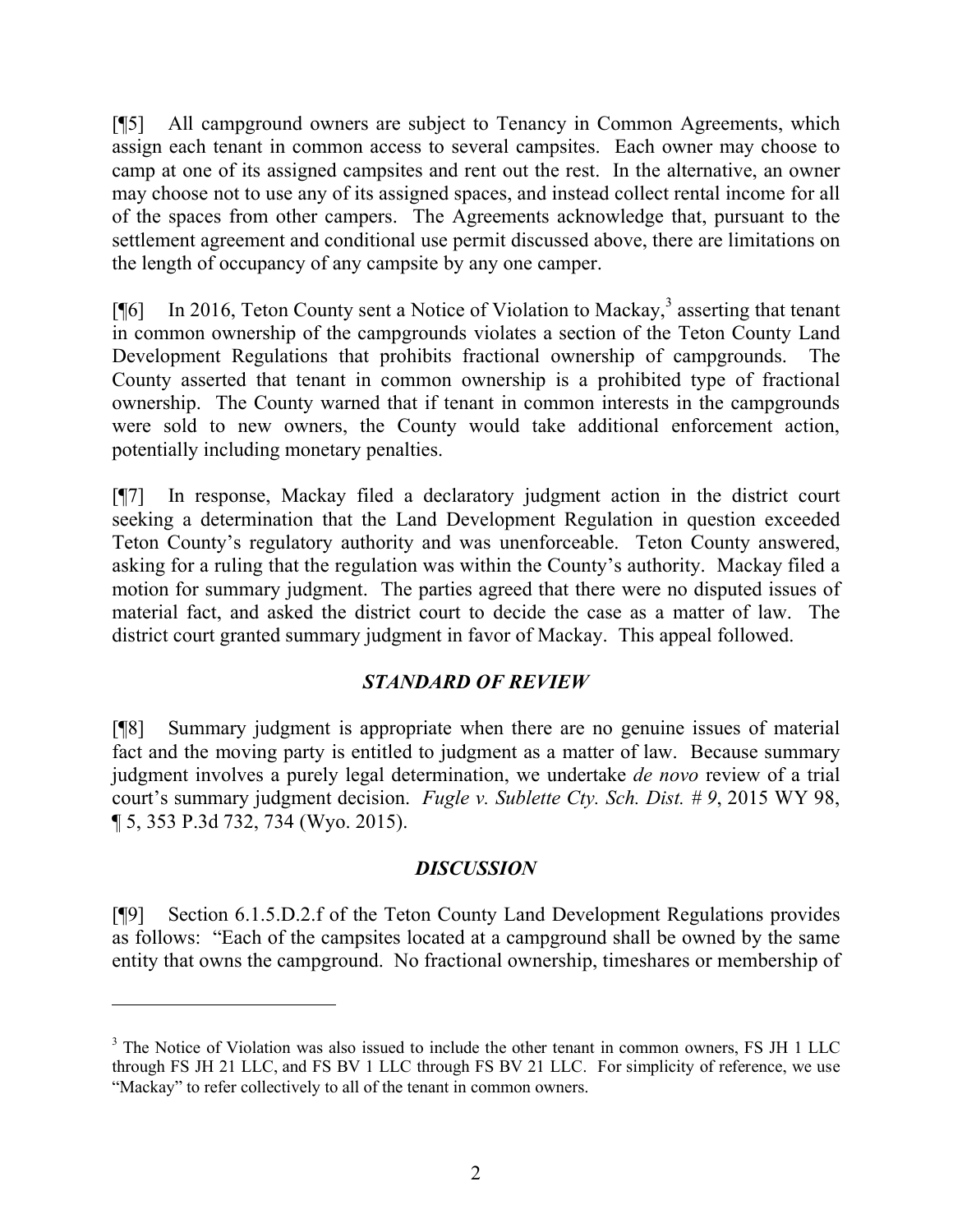campsites is permitted." The County asserts that the tenant in common ownership of JH Fireside Resort and Buffalo Valley Fireside Resort violates this regulation. Mackay does not seriously dispute the violation, but contends that the regulation is illegal and unenforceable.

[¶10] As we previously recognized, "Zoning is the process that a community employs to legally control the *use* which may be made of property and the physical configuration of development upon the tracts of land located within its jurisdiction." *Ford v. Board of County Comm'rs*, 924 P.2d 91, 94 (Wyo. 1996) (emphasis added). The County's general zoning authority is set forth in Wyo. Stat. Ann. § 18-5-201 (LexisNexis 2015), which provides:

> To promote the public health, safety, morals and general welfare of the county, each board of county commissioners may regulate and restrict . . . the use, condition of use or occupancy of lands for residence, recreation, agriculture, industry, commerce, public use and other purposes in the unincorporated area of the county.

As indicated by the statutory text, a county may regulate the "use" and "occupancy" of lands. The statute does not authorize a county to regulate the ownership of lands and, as we have recognized, "counties 'have no sovereignty independent from that of the state, and the only power available to them is the power that has been delegated to them by the state.'" *Seherr-Thoss v. Teton County Bd. of County Comm'rs*, 2014 WY 82, ¶ 24, 329 P.3d 936, 946 (Wyo. 2014) (quoting *Ahearn v. Town of Wheatland*, 2002 WY 12, ¶ 14, 39 P.3d 409, 415 (Wyo. 2002)). Accordingly, a county's zoning authority does not include the right to regulate land ownership absent a showing that a change in ownership will result in a change in use. *See* 1 Rathkopf's *The Law of Zoning and Planning* § 2:16 (4th ed. 2017); *FGL & L Prop. Corp. v. City of Rye*, 109 A.D.2d 814, 815 (App. Div. 1985) ("As a fundamental principle, zoning is concerned with the use of the land, and not with the person who owns or occupies it.").

[¶11] The parties differ sharply on the question of whether the regulation at issue regulates land use or only land ownership. The County asserts that the regulation "is **directly related** to the use . . . of the lands encompassing the campground." (Emphasis in original.) Mackay counters that the "County has utterly failed to show how a transfer of an ownership interest in the Campgrounds would affect use or occupancy of land."

[¶12] In support of its position, the County points out that tourism is its primary industry, and many visitors come to the County "traveling by passenger vehicles and hoping to camp in a tent or travel[ing] by recreational vehicle and hoping to find a spot to park." Teton County endeavors to regulate campgrounds to ensure that camping spaces are available to these visitors. Accordingly, the County aims for "increased turnover of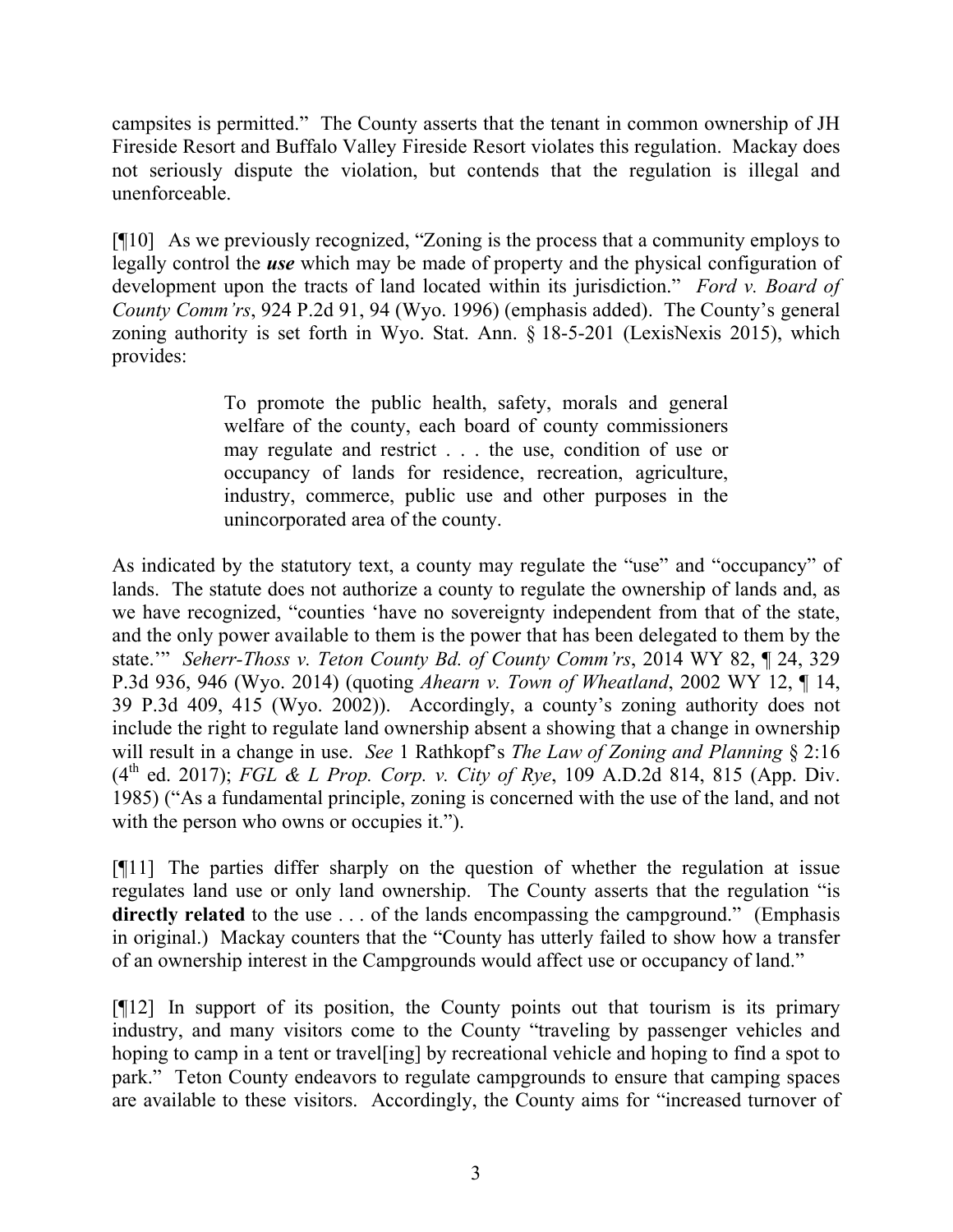campsites, so as many people as possible can camp in Teton County." On that basis, the County claims that the disputed regulation is a valid exercise of its zoning authority, and urges us to reverse the district court's ruling.

[¶13] When we review the plain language of the regulation prohibiting fractional ownership, however, we find nothing that regulates turnover at the campgrounds. The new tenant in common owners are subject to exactly the same time limitations on camp site occupancy as Mackay was before the transactions. Pursuant to the Tenancy in Common Agreements, the new owners remain bound by the settlement agreement provision that "no person shall stay at the [JH Fireside Resort] for a period of longer than twenty-nine (29) consecutive days in any sixty (60) day period." Similarly, at Buffalo Valley, the length of stay is limited to "less than 30 days in any 90 day period." Teton County's regulation prohibiting fractional ownership does not alter the length of occupancy, and does not affect the rate of turnover at the two campgrounds. Accordingly, we agree with Mackay that the regulation does not control the use of the campsites.

[¶14] However, the County also emphasizes that its campground regulations are meant to ensure that campers who bring their own tents or recreational vehicles will be able to find places to camp. According to the County, the new tenant in common owners could decide to locate tents or park recreational vehicles permanently on their assigned campsites. This, the County asserts, would frustrate visitors who want to bring and use their own camping equipment.

[¶15] The flaw in the County's position is that the regulation prohibiting fractional ownership has no effect on an owner's decision to place tents or recreational vehicles permanently on their campsites. To the extent the regulations prohibit permanentlyplaced tents or recreational vehicles, $<sup>4</sup>$  this restriction applies to the new tenant in common</sup> owners just as it previously applied to Mackay. Again, the regulation prohibiting fractional ownership has no impact on the use of the land for permanently-installed tents or recreational vehicles. It controls only the ownership of the land, not its use.

[¶16] In sum, we agree with Mackay that the regulation prohibiting fractional ownership

 $\overline{a}$ 

<sup>&</sup>lt;sup>4</sup> The parties did not address the extent of such a limitation. Teton County refers to a regulation that, it claims, prohibits "cabins, wall tents with permanent platforms, and any other camping unit owned by the owner or operator of the campground." The regulation referred to, apparently Teton County Land Development Regulation § 6.1.5.D.2.a, does not explicitly prohibit cabins, wall tents, or other camping units owned by the campground owner. Instead, it allows permanent structures such as a management office, a small grocery store, sanitary facilities, and "other amenities." Mackay asserts that, prior to 2016, the Teton County Land Development Regulations "had no requirement that camping implements be brought to a campground."